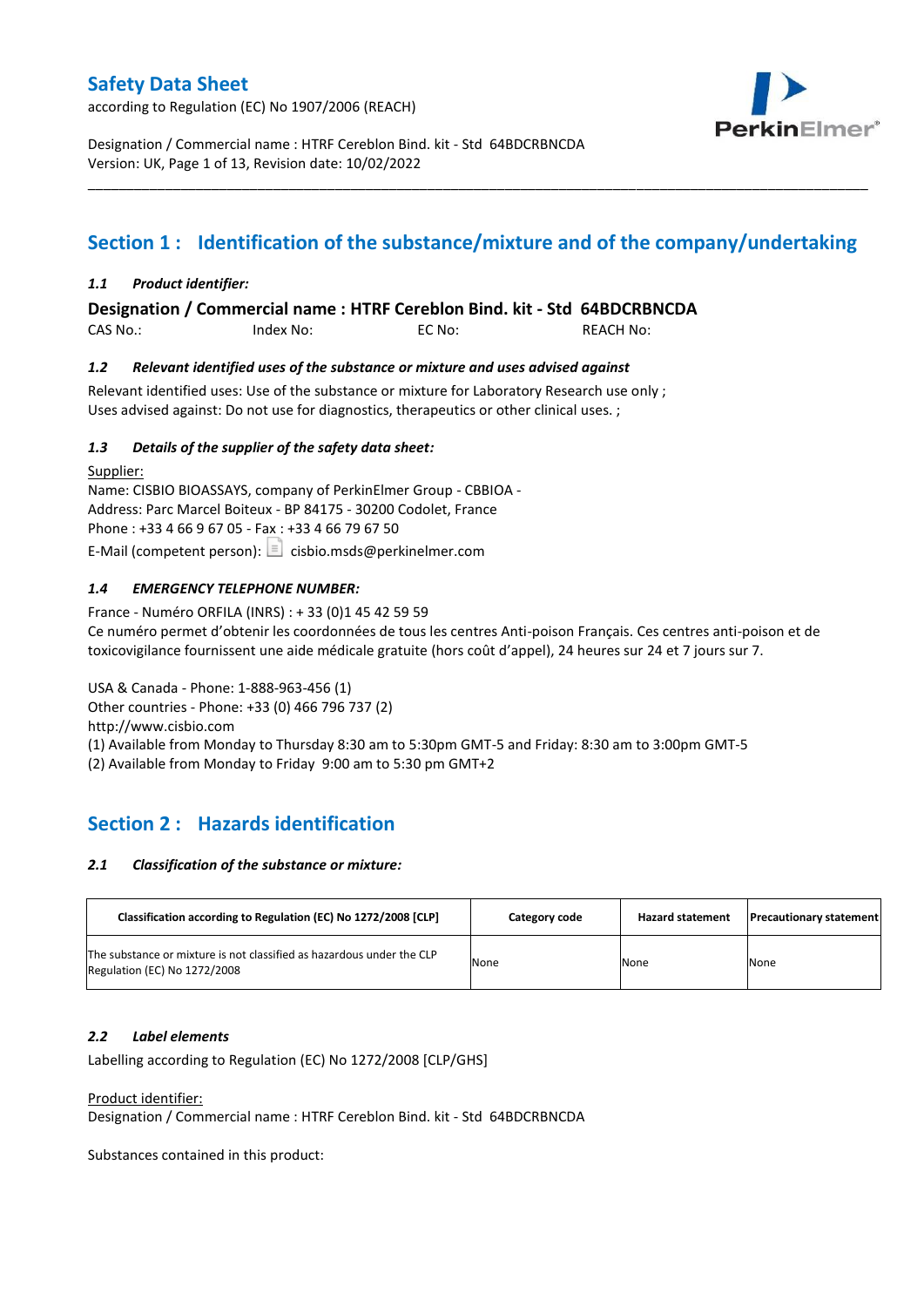according to Regulation (EC) No 1907/2006 (REACH)



Designation / Commercial name : HTRF Cereblon Bind. kit - Std 64BDCRBNCDA Version: UK, Page 2 of 13, Revision date: 10/02/2022

Hazard pictograms

Signal word:

Hazard and precautionary statements:

#### *2.3 Other hazards*

The mixture does not contain substances classified as 'Substances of Very High Concern' (SVHC) >= 0.1% published by the European CHemicals Agency (ECHA) under article 57 of REACH. The mixture satisfies neither the PBT nor the vPvB criteria for mixtures in accordance with annexe XIII of the REACH regulations EC 1907/2006. ; Adverse human health effects and symptoms:

\_\_\_\_\_\_\_\_\_\_\_\_\_\_\_\_\_\_\_\_\_\_\_\_\_\_\_\_\_\_\_\_\_\_\_\_\_\_\_\_\_\_\_\_\_\_\_\_\_\_\_\_\_\_\_\_\_\_\_\_\_\_\_\_\_\_\_\_\_\_\_\_\_\_\_\_\_\_\_\_\_\_\_\_\_\_\_\_\_\_\_\_\_\_\_\_\_\_\_\_\_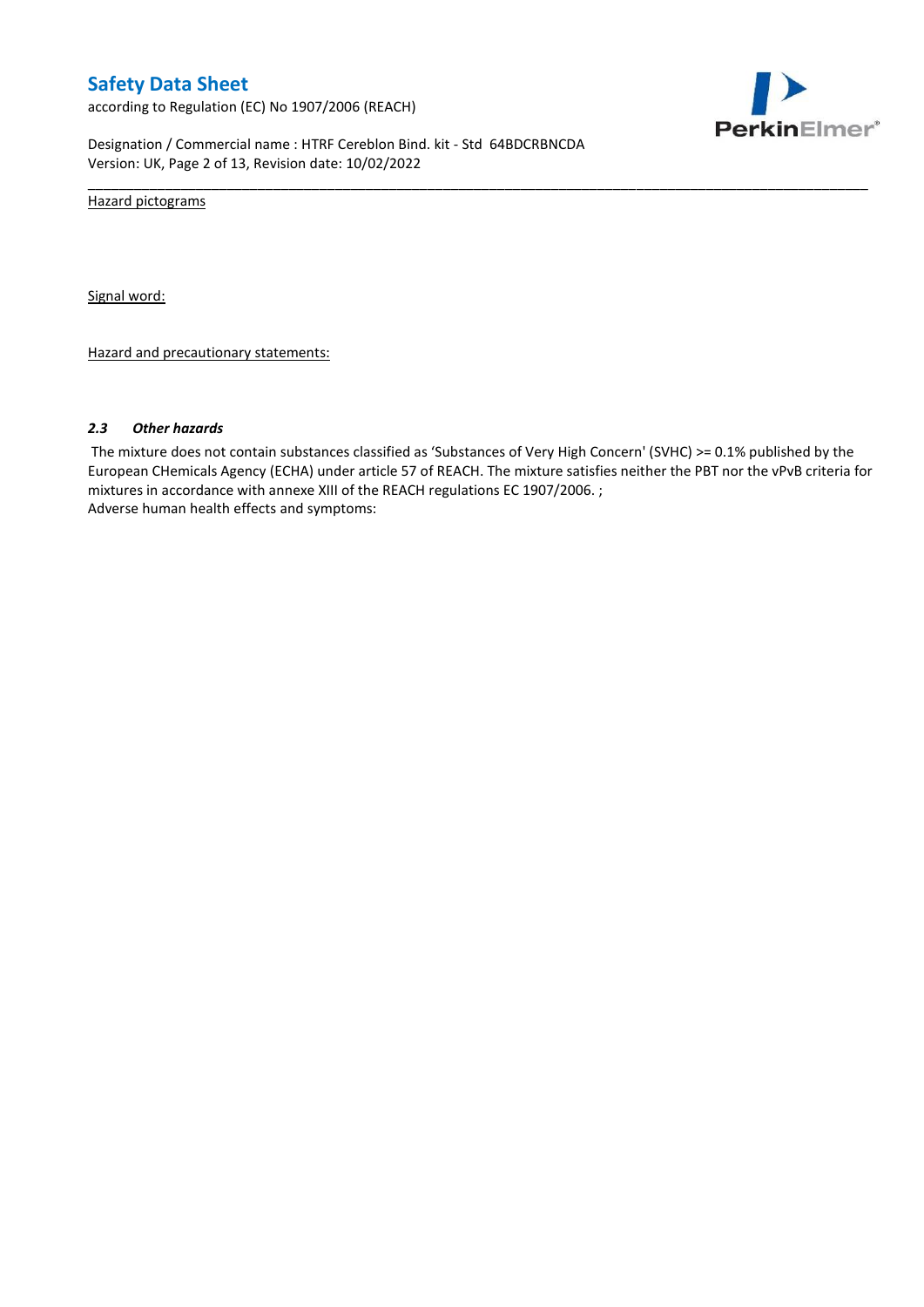according to Regulation (EC) No 1907/2006 (REACH)



Designation / Commercial name : HTRF Cereblon Bind. kit - Std 64BDCRBNCDA Version: UK, Page 3 of 13, Revision date: 10/02/2022

# **Section 3 : Composition/information on ingredients**

### *3.2 Mixtures*

Hazardous ingredients:

| Substance name                                                     | CAS n°    | Index n° | EC n°     | <b>Classification according Regulation (EC)</b><br>No. 1272 [CLP] | Concentration<br>(%) | SCL | M-factor |
|--------------------------------------------------------------------|-----------|----------|-----------|-------------------------------------------------------------------|----------------------|-----|----------|
| $4-(2-$<br>hydroxyethyl)piperazin-<br>1-ylethanesulphonic<br>lacid | 7365-45-9 |          | 230-907-9 |                                                                   | $< 3\%$              |     |          |

\_\_\_\_\_\_\_\_\_\_\_\_\_\_\_\_\_\_\_\_\_\_\_\_\_\_\_\_\_\_\_\_\_\_\_\_\_\_\_\_\_\_\_\_\_\_\_\_\_\_\_\_\_\_\_\_\_\_\_\_\_\_\_\_\_\_\_\_\_\_\_\_\_\_\_\_\_\_\_\_\_\_\_\_\_\_\_\_\_\_\_\_\_\_\_\_\_\_\_\_\_

Additional information:

Full text of H- and EUH-phrases: see SECTION 16.

### **Section 4 : First aid measures**

#### *4.1 Description of first aid measures*

**General information**:Do not leave affected person unattended. ;

**Following inhalation:**In case of respiratory tract irritation, consult a physician. ;

**Following skin contact**:After contact with skin, wash immediately with water ;

**Following eye contact**:After contact with the eyes, rinse with water with the eyelids open for a sufficient length of time, then consult an ophthalmologist immediately. ;

**Following ingestion**:Do NOT induce vomiting. ;

**Self-protection of the first aider**:

#### *4.2 Most important symptoms and effects, both acute and delayed*

Symptoms:No known symptoms to date. ; Effects:

#### *4.3 Indication of any immediate medical attention and special treatment needed*

Notes for the doctor:

# **Section 5 : Firefighting measures**

#### *5.1 Extinguishing media:*

**Suitable extinguishing media**:This product is not flammable. Use extinguishing agent suitable for type of surrounding fire ;

#### *5.2 Special hazards arising from the substance or mixture*

Hazardous combustion products:/

#### *5.3 Advice for fire-fighters*

Wear Protective clothing.;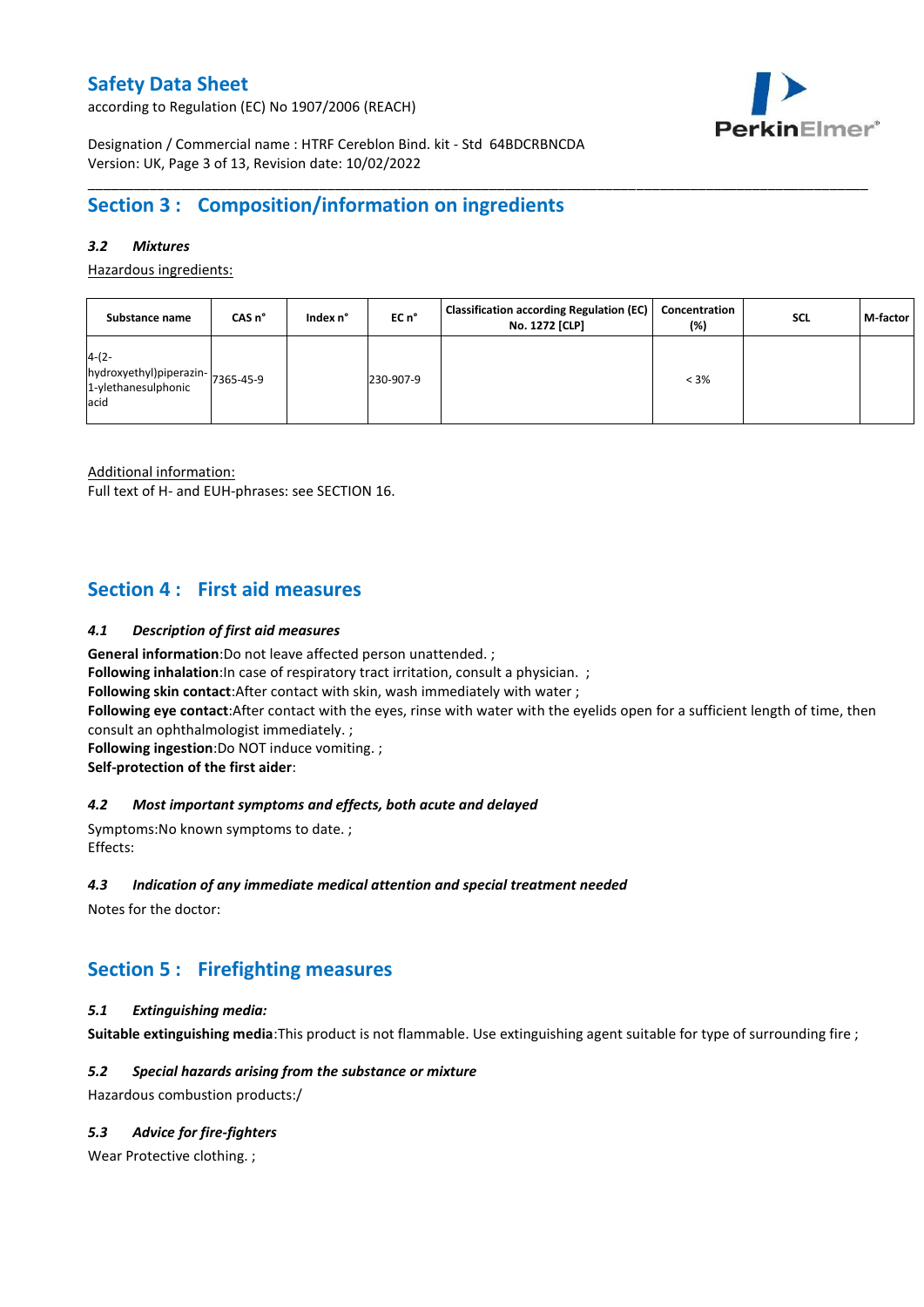according to Regulation (EC) No 1907/2006 (REACH)



Designation / Commercial name : HTRF Cereblon Bind. kit - Std 64BDCRBNCDA Version: UK, Page 4 of 13, Revision date: 10/02/2022

\_\_\_\_\_\_\_\_\_\_\_\_\_\_\_\_\_\_\_\_\_\_\_\_\_\_\_\_\_\_\_\_\_\_\_\_\_\_\_\_\_\_\_\_\_\_\_\_\_\_\_\_\_\_\_\_\_\_\_\_\_\_\_\_\_\_\_\_\_\_\_\_\_\_\_\_\_\_\_\_\_\_\_\_\_\_\_\_\_\_\_\_\_\_\_\_\_\_\_\_\_

### **Section 6 : Accidental release measures**

#### *6.1 Personal precautions, protective equipment and emergency procedures*

Emergency procedures: Provide adequate ventilation. ;

### *6.2 Environmental precautions*

Do not allow to enter into surface water or drains. ;

#### *6.3 Methods and material for containment and cleaning up*

For cleaning up:Suitable material for taking up: Absorbing material, organic ; Other information:

#### *6.4 Reference to other sections*

Additional information:

# **Section 7 : Handling and storage**

### *7.1 Precautions for safe handling*

Protective measures: Advice on safe handling:Avoid contact with skin, eyes and clothes. ; Fire preventions:

Do not eat, drink or smoke in areas where reagents are handled. ; Advice on general occupational hygiene Handle in accordance with good industrial hygiene and safety practice ;

#### *7.2 Conditions for safe storage, including any incompatibilities*

Technical measures and storage conditions: Requirements for storage rooms and vessels:Keep container tightly closed. ; Hints on storage assembly: Materials to avoid: Further information on storage conditions:

### *7.3 Specific end uses:*

Recommendations on specific end uses: Observe technical data sheet. ;

# **Section 8 : Exposure controls/personal protection**

#### *8.1 Control parameters*

Preliminary remark:

### 8.1.1 Occupational exposure limits:

France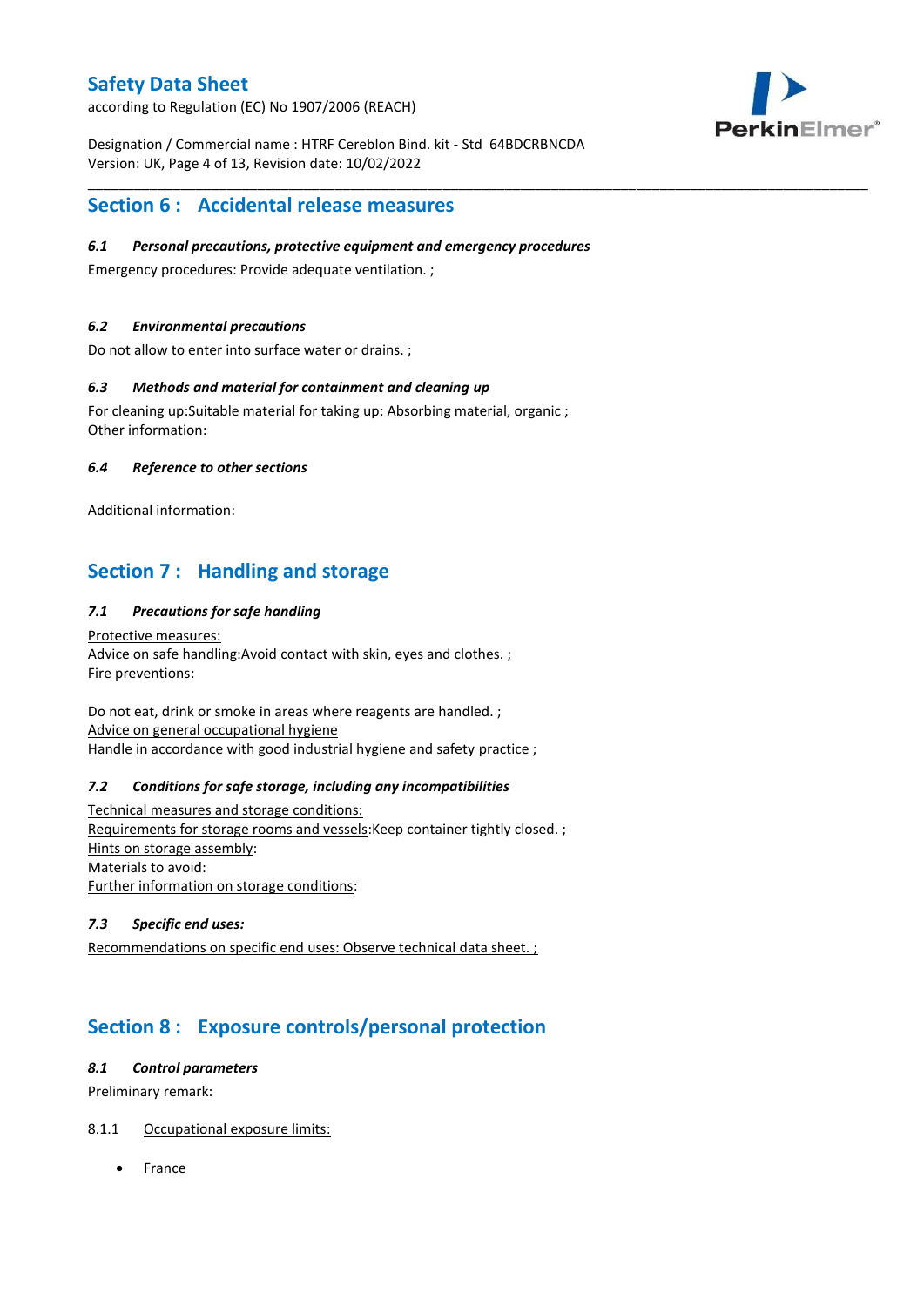according to Regulation (EC) No 1907/2006 (REACH)



### Designation / Commercial name : HTRF Cereblon Bind. kit - Std 64BDCRBNCDA Version: UK, Page 5 of 13, Revision date: 10/02/2022

| Source :                  | Informations relatives à la réglementation VME (France) : ED 984, 07.2012 |           |            |           |            |           |  |  |  |  |  |
|---------------------------|---------------------------------------------------------------------------|-----------|------------|-----------|------------|-----------|--|--|--|--|--|
| Substance                 | EC No.                                                                    | CAS-No    | VLE(mg/m3) | VLE (ppm) | VME(mg/m3) | VME (ppm) |  |  |  |  |  |
| 7365-45-9 / 230-<br>907-9 | 230-907-9                                                                 | 7365-45-9 |            |           |            |           |  |  |  |  |  |

### • Spain

| Source:                   | Limites de Exposicion Profesional para Agentes Quimicos en Espana<br>Instituto Nacional de Seguridad e Higiene en el Trabajo<br><b>June 2015</b> |           |                |              |                  |              |  |  |  |  |
|---------------------------|--------------------------------------------------------------------------------------------------------------------------------------------------|-----------|----------------|--------------|------------------|--------------|--|--|--|--|
| Substance                 | EC No.                                                                                                                                           | CAS-No    | VLA-EC (mg/m3) | VLA-EC (ppm) | $VLA-ED (mg/m3)$ | VLA-ED (ppm) |  |  |  |  |
| 7365-45-9 / 230-<br>907-9 | 230-907-9                                                                                                                                        | 7365-45-9 |                |              |                  |              |  |  |  |  |

### **•** Germany

| Source:               | TRGS 900, June 2015, BAuA |           |               |           |  |  |  |  |  |  |
|-----------------------|---------------------------|-----------|---------------|-----------|--|--|--|--|--|--|
| <b>Substance</b>      | EC No.                    | CAS-No    | $AGW$ (mg/m3) | AGW (ppm) |  |  |  |  |  |  |
| 7365-45-9 / 230-907-9 | 230-907-9                 | 7365-45-9 |               |           |  |  |  |  |  |  |

- Italia
- **•** Greece
- $\bullet$  UK
- OSHA (USA)

| Occupational Safety and Health Administration (OSHA) Permissible Exposure Limits (PELS) from 29 CFR 1910.1000<br>Source: |                  |           |                                                                            |                                                                               |                                                                      |                                                                        |  |  |  |
|--------------------------------------------------------------------------------------------------------------------------|------------------|-----------|----------------------------------------------------------------------------|-------------------------------------------------------------------------------|----------------------------------------------------------------------|------------------------------------------------------------------------|--|--|--|
| Substance                                                                                                                | CAS-No<br>EC No. |           | <b>OSHA Permissible</b><br><b>Exposure Limit (PEL)</b><br>8-hour TWA (ppm) | <b>OSHA Permissible</b><br><b>Exposure Limit (PEL) 8-</b><br>hour TWA (mg/m3) | <b>OSHA Permissible</b><br><b>Exposure Limit (PEL)</b><br>STEL (ppm) | <b>OSHA Permissible</b><br><b>Exposure Limit (PEL)</b><br>STEL (mg/m3) |  |  |  |
| $17365 - 45 - 9$ / 230-907-<br>230-907-9                                                                                 |                  | 7365-45-9 |                                                                            |                                                                               |                                                                      |                                                                        |  |  |  |

### 8.1.2 Biological limit values (Germany):

| Source: | List of recommended health-based biological limit values (BLVs) and biological guidance values (BGVs), June 2014 |
|---------|------------------------------------------------------------------------------------------------------------------|
|---------|------------------------------------------------------------------------------------------------------------------|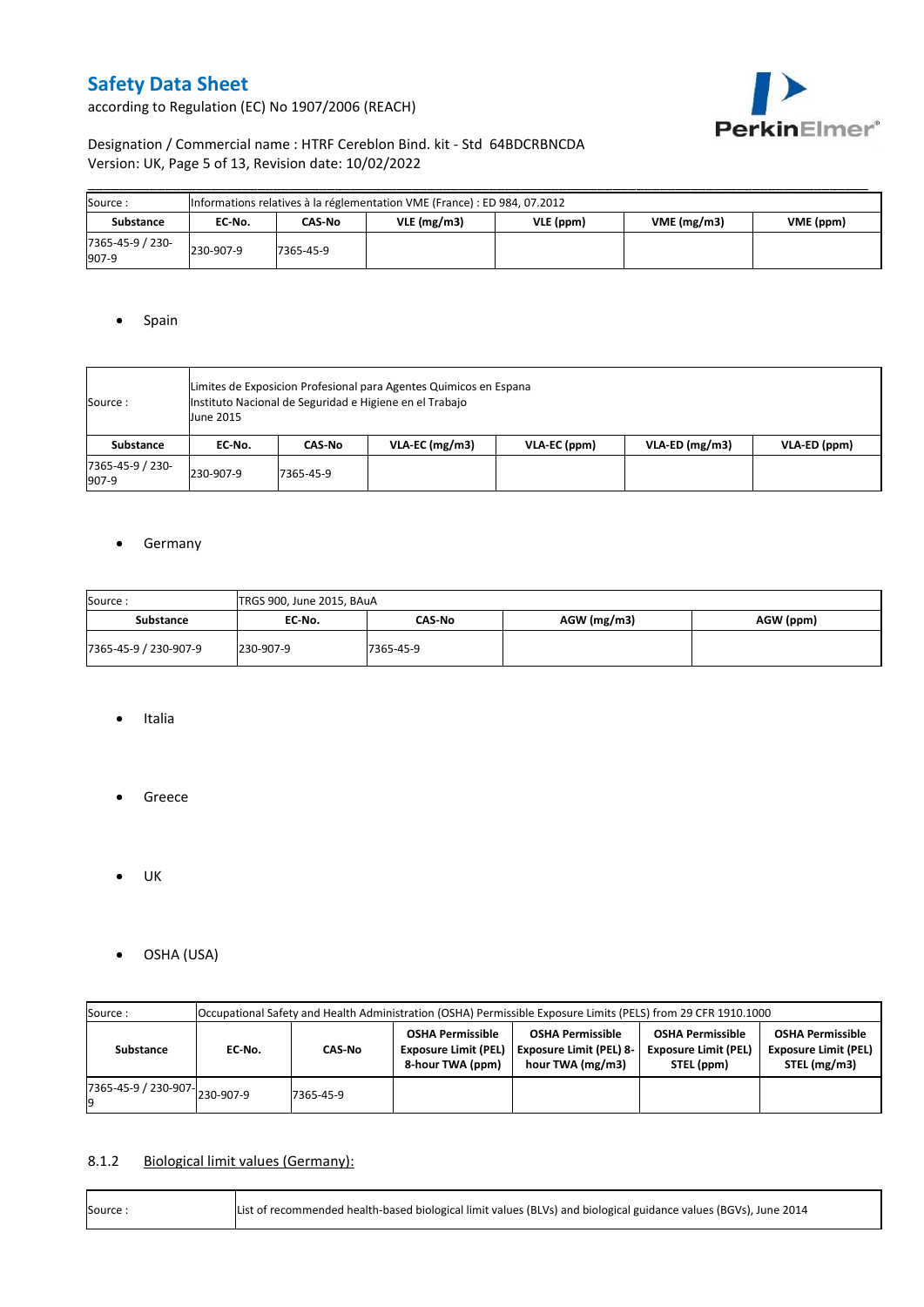according to Regulation (EC) No 1907/2006 (REACH)



### Designation / Commercial name : HTRF Cereblon Bind. kit - Std 64BDCRBNCDA Version: UK, Page 6 of 13, Revision date: 10/02/2022

| Substance             | EC No.    | CAS No    | $BLV$ (mg/m3) | BLV (ppm) |
|-----------------------|-----------|-----------|---------------|-----------|
| 7365-45-9 / 230-907-9 | 230-907-9 | 7365-45-9 |               |           |

### 8.1.3 Exposure limits at intended use (Germany):

| Source:               |           | TRGS 903, November 2015, BAuA |             |           |  |  |  |  |  |  |  |
|-----------------------|-----------|-------------------------------|-------------|-----------|--|--|--|--|--|--|--|
| <b>Substance</b>      | EC No.    | CAS-No                        | BGW (mg/m3) | BGW (ppm) |  |  |  |  |  |  |  |
| 7365-45-9 / 230-907-9 | 230-907-9 | 7365-45-9                     |             |           |  |  |  |  |  |  |  |

### 8.1.4 DNEL/PNEC-values:

#### • DNEL worker

| Source:                  |                     | GESTIS - substance database |                                                                                                          |  |                                                          |                                                  |                                                         |                                                        |                                                          |  |  |  |  |  |  |
|--------------------------|---------------------|-----------------------------|----------------------------------------------------------------------------------------------------------|--|----------------------------------------------------------|--------------------------------------------------|---------------------------------------------------------|--------------------------------------------------------|----------------------------------------------------------|--|--|--|--|--|--|
| Substance                | EC-No.              | <b>CAS-No</b>               | Long-term-<br>Acute - dermal,<br>dermal, local<br>local effects<br>effects<br>(mg/kg/day)<br>(mg/kg/day) |  | Long-term-<br>dermal.<br>systemic effects<br>(mg/kg/day) | Acute –<br>linhalation. local<br>effects (mg/m3) | $Acute -$<br>inhalation.<br>systemic effects<br>(mg/m3) | $Long-term -$<br>linhalation. local<br>effects (mg/m3) | Long-term-<br>inhalation.<br>systemic effects<br>(mg/m3) |  |  |  |  |  |  |
| 7365-45-9 /<br>230-907-9 | 230-907-9 7365-45-9 |                             |                                                                                                          |  |                                                          |                                                  | 23.5-23.5                                               |                                                        |                                                          |  |  |  |  |  |  |

#### DNEL consumer

| Source:                  |                     | <b>IGESTIS - substance database</b> |                                                 |                                                          |                                                          |                                                  |                                                         |                                                      |                                                             |  |  |  |  |  |
|--------------------------|---------------------|-------------------------------------|-------------------------------------------------|----------------------------------------------------------|----------------------------------------------------------|--------------------------------------------------|---------------------------------------------------------|------------------------------------------------------|-------------------------------------------------------------|--|--|--|--|--|
| <b>Substance</b>         | EC No.              | CAS-No                              | Acute - dermal,<br>local effects<br>(mg/kg/day) | Long-term $-$<br>dermal, local<br>effects<br>(mg/kg/day) | Long-term-<br>dermal.<br>systemic effects<br>(mg/kg/day) | Acute –<br>linhalation. local<br>effects (mg/m3) | $Acute -$<br>inhalation.<br>systemic effects<br>(mg/m3) | Long-term -<br>linhalation. local<br>effects (mg/m3) | $Long-term -$<br>inhalation.<br>systemic effects<br>(mg/m3) |  |  |  |  |  |
| 7365-45-9 /<br>230-907-9 | 230-907-9 7365-45-9 |                                     |                                                 |                                                          |                                                          |                                                  |                                                         |                                                      |                                                             |  |  |  |  |  |

#### DNEL remark:

• PNEC

| Source:         | <b>INERIS</b>                  |        |            |              |  |  |              |  |                      |  |            |  |                      |  |  |  |  |
|-----------------|--------------------------------|--------|------------|--------------|--|--|--------------|--|----------------------|--|------------|--|----------------------|--|--|--|--|
| Substance       |                                |        |            | PNEC AQUATIC |  |  |              |  |                      |  |            |  | <b>PNEC Sediment</b> |  |  |  |  |
|                 | EC No.                         | CAS-No | freshwater |              |  |  | marine water |  | intermittent release |  | freshwater |  | marine water         |  |  |  |  |
|                 |                                |        |            |              |  |  |              |  |                      |  |            |  |                      |  |  |  |  |
| 7365-45-9<br>19 | / 230-907- 230-907-9 7365-45-9 |        |            |              |  |  |              |  |                      |  |            |  |                      |  |  |  |  |

| Source:          | <b>INERIS</b> |        |                  |         |                  |                                |         |       |          |                    |  |                             |                            |
|------------------|---------------|--------|------------------|---------|------------------|--------------------------------|---------|-------|----------|--------------------|--|-----------------------------|----------------------------|
| <b>Substance</b> | EC No.        | CAS-No | <b>Others</b>    |         |                  |                                |         |       |          |                    |  |                             |                            |
|                  |               |        | <b>PNEC soil</b> |         |                  | PNEC sewage treatment<br>plant |         |       | PNEC air |                    |  | PNEC secondary<br>poisoning |                            |
|                  |               |        | (mg/L)           | (mg/kg) | $(ppm)$ $(mg/L)$ |                                | (mg/kg) | (ppm) |          | $(mg/L)$ $(mg/kg)$ |  |                             | $(ppm)$ $(mg/L)$ $(mg/kg)$ |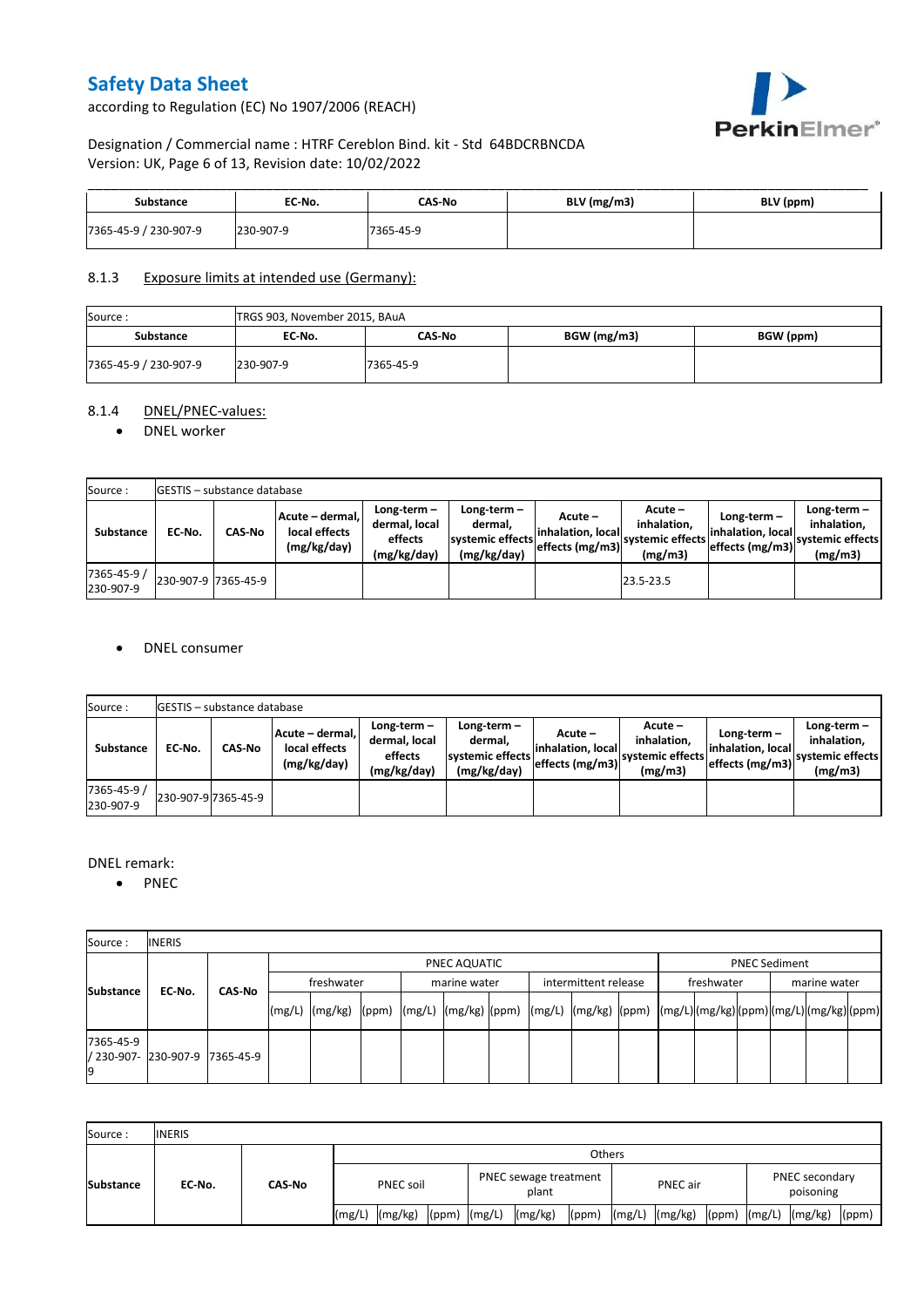according to Regulation (EC) No 1907/2006 (REACH)



Designation / Commercial name : HTRF Cereblon Bind. kit - Std 64BDCRBNCDA Version: UK, Page 7 of 13, Revision date: 10/02/2022

|                          |           |           |  |  |  |  |  | _______ |  |
|--------------------------|-----------|-----------|--|--|--|--|--|---------|--|
| 7365-45-9 /<br>230-907-9 | 230-907-9 | 7365-45-9 |  |  |  |  |  |         |  |

PNEC remark:

Control parameters remark:

### *8.2 Exposure controls*

8.2.1 Appropriate engineering controls:

8.2.2 Personal protective equipment:

**Eye / Face protection**: Safety glasses with side-shields ; **Skin protection**:Gloves ;

**Respiratory protection**:Ensure adequate ventilation ; **Thermal hazards**:

8.2.3 Environmental exposure controls:

# **Section 9 : Physical and chemical properties**

#### *9.1 Information on basic physical and chemical properties*

#### Appearance

| Physical state        | Liquid    |
|-----------------------|-----------|
| Colour                | Colorless |
| Odour                 |           |
| Odour threshold (ppm) |           |

|                                                             |                                           | Value | Concentration<br>(mol/L) | Method | Temperature (°C) | Pressure (kPa) | Remark |
|-------------------------------------------------------------|-------------------------------------------|-------|--------------------------|--------|------------------|----------------|--------|
| pH                                                          |                                           |       |                          |        |                  |                |        |
| Melting point (°C)                                          |                                           |       |                          |        |                  |                |        |
| Freezing point (°C)                                         |                                           |       |                          |        |                  |                |        |
| Initial boiling point/boiling range (°C)                    |                                           |       |                          |        |                  |                |        |
| Flash point (°C)                                            |                                           |       |                          |        |                  |                |        |
| Evaporation rate (kg/m <sup>2</sup> /h)                     |                                           |       |                          |        |                  |                |        |
| Flammability (type:) (%)                                    |                                           |       |                          |        |                  |                |        |
| Upper/lower<br>flammability or explosive<br>limits          | Upper explosive limit<br>(%)              |       |                          |        |                  |                |        |
|                                                             | Lower explosive limit (%)                 |       |                          |        |                  |                |        |
| Vapour pressure (kPa)                                       |                                           |       |                          |        |                  |                |        |
| Vapour density (g/cm <sup>3</sup> )                         |                                           |       |                          |        |                  |                |        |
|                                                             | Density (g/cm <sup>3</sup> )              |       |                          |        |                  |                |        |
| Densities                                                   | Relative density (g/cm <sup>3</sup> )     |       |                          |        |                  |                |        |
|                                                             | Bulk density (g/cm <sup>3</sup> )         |       |                          |        |                  |                |        |
|                                                             | Critical density (g/cm <sup>3</sup> )     |       |                          |        |                  |                |        |
| Solubility (Type: ) (g/L)                                   |                                           |       |                          |        |                  |                |        |
| Partition coefficient (log Pow)<br>n-octanol/water at pH :  |                                           |       |                          |        |                  |                |        |
| Auto-ignition temperature (°C)                              |                                           |       |                          |        |                  |                |        |
| Decomposition temperature (°C)<br>Decomposition energy : kJ |                                           |       |                          |        |                  |                |        |
| Viscosity                                                   | Viscosity, dynamic (poiseuille)           |       |                          |        |                  |                |        |
|                                                             | Viscosity, cinematic (cm <sup>3</sup> /s) |       |                          |        |                  |                |        |
| Oxidising properties                                        |                                           |       |                          |        |                  |                |        |
| <b>Explosive properties</b>                                 |                                           |       |                          |        |                  |                |        |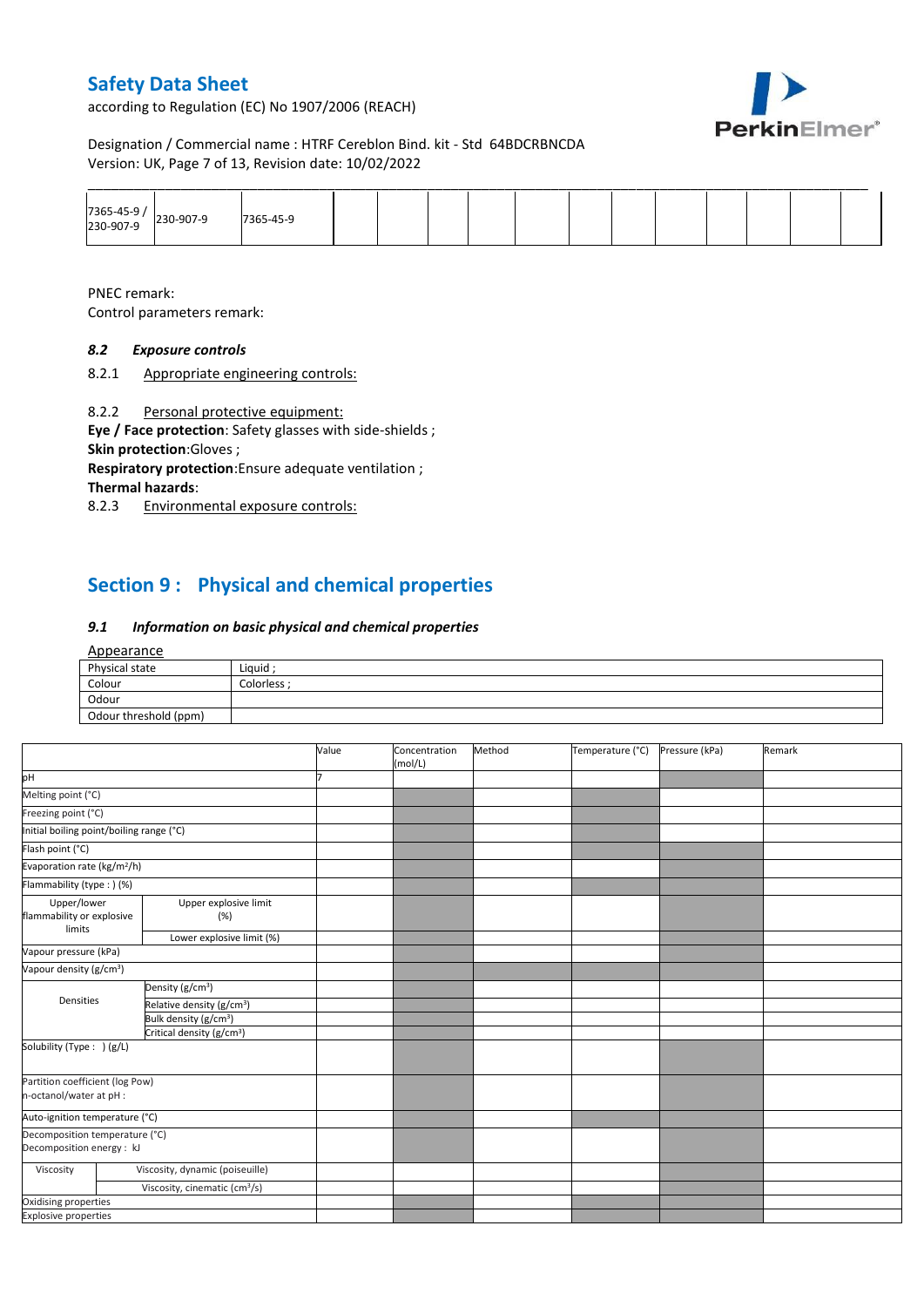according to Regulation (EC) No 1907/2006 (REACH)



Designation / Commercial name : HTRF Cereblon Bind. kit - Std 64BDCRBNCDA Version: UK, Page 8 of 13, Revision date: 10/02/2022

#### *9.2 Other information:*

No other relevant data available

# **Section 10 : Stability and reactivity**

*10.1 Reactivity* This material is considered to be non-reactive under normal use conditions. ;

\_\_\_\_\_\_\_\_\_\_\_\_\_\_\_\_\_\_\_\_\_\_\_\_\_\_\_\_\_\_\_\_\_\_\_\_\_\_\_\_\_\_\_\_\_\_\_\_\_\_\_\_\_\_\_\_\_\_\_\_\_\_\_\_\_\_\_\_\_\_\_\_\_\_\_\_\_\_\_\_\_\_\_\_\_\_\_\_\_\_\_\_\_\_\_\_\_\_\_\_\_

- *10.2 Chemical stability*
- *10.3 Possibility of hazardous reactions*
- *10.4 Conditions to avoid:*
- *10.5 Incompatible materials:*
- *10.6 Hazardous decomposition products:*

Does not decompose when used for intended uses. ;

### **Section 11 : Toxicological information**

Toxicokinetics, metabolism and distribution

#### *11.1 Information on toxicological effects*

**Substances** 

**Acute toxicity**

Animal data: Acute oral toxicity:

Acute dermal toxicity:

Acute inhalative toxicity:

Practical experience / human evidence: Assessment / Classification: General Remark:

**•** Skin corrosion/irritation

Animal data:

In-vitro skin test method: In-vitro skin test result: Assessment / Classification:

**Eye damage/irritation**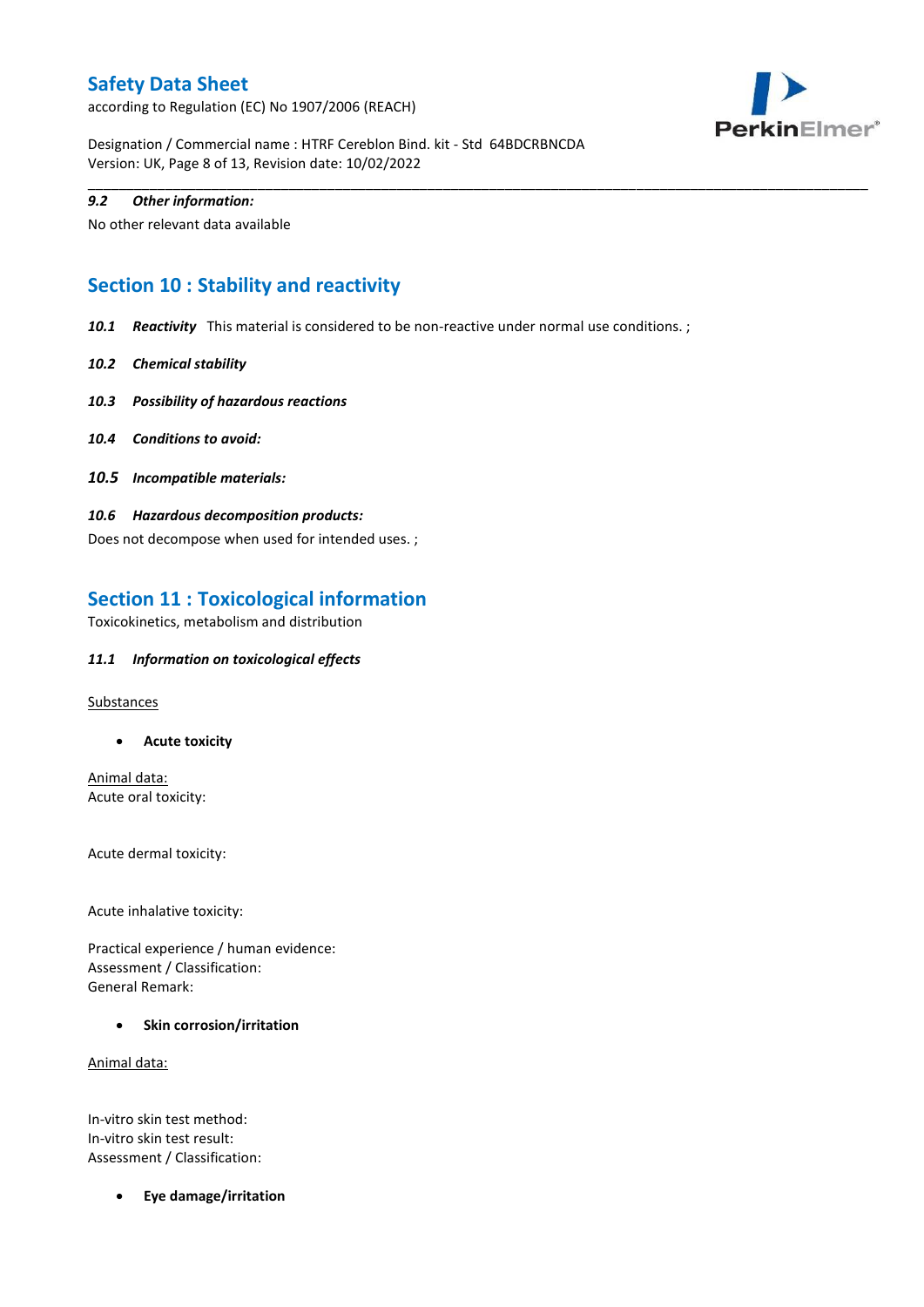according to Regulation (EC) No 1907/2006 (REACH)



Designation / Commercial name : HTRF Cereblon Bind. kit - Std 64BDCRBNCDA Version: UK, Page 9 of 13, Revision date: 10/02/2022

\_\_\_\_\_\_\_\_\_\_\_\_\_\_\_\_\_\_\_\_\_\_\_\_\_\_\_\_\_\_\_\_\_\_\_\_\_\_\_\_\_\_\_\_\_\_\_\_\_\_\_\_\_\_\_\_\_\_\_\_\_\_\_\_\_\_\_\_\_\_\_\_\_\_\_\_\_\_\_\_\_\_\_\_\_\_\_\_\_\_\_\_\_\_\_\_\_\_\_\_\_

#### Animal data:

In vitro eye test method: In vitro eye test result: Assessment / Classification:

- **CMR effects (carcinogenity, mutagenicity and toxicity for reproduction)**
	- o Germ cell mutagenicity:

Animal data:

Assessment / Classification:

o Carcinogenicity

Practical experience / human evidence: Animal data:

Other information: Assessment / Classification:

o Reproductive toxicity

Practical experience / human evidence: Animal data:

Other information: Assessment / Classification:

Overall assessment on CMR properties:

 **Specific target organ toxicity (single exposure)** o STOT SE 1 and 2

Animal data:

Other information:

o STOT SE 3

Practical experience / human evidence:

Other information: Assessment / Classification:

#### **Specific target organ toxicity (repeated exposure)**

Practical experience / human evidence: Animal data:

Assessment / Classification: Other information

**Aspiration hazard**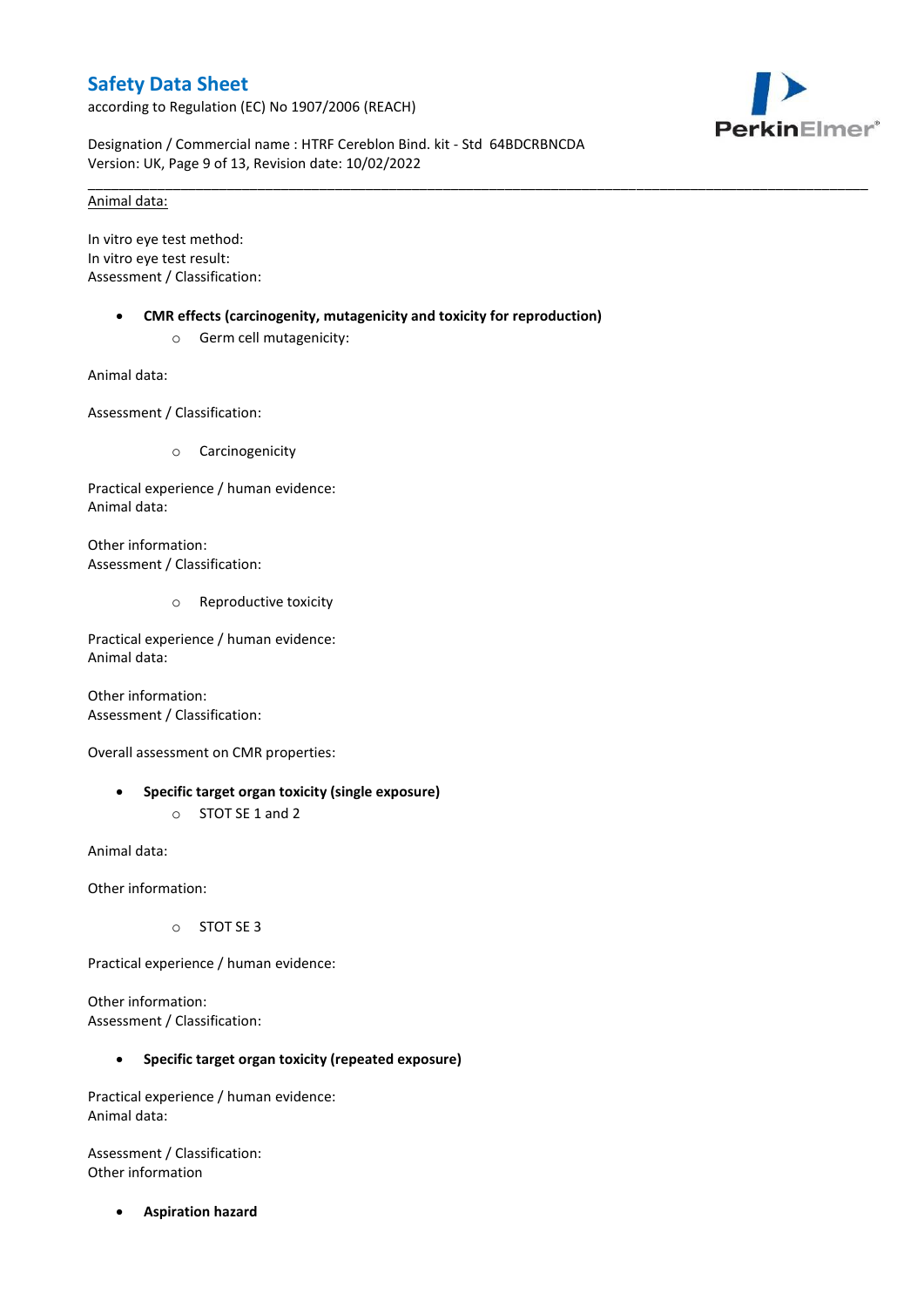according to Regulation (EC) No 1907/2006 (REACH)



Designation / Commercial name : HTRF Cereblon Bind. kit - Std 64BDCRBNCDA Version: UK, Page 10 of 13, Revision date: 10/02/2022

Practical experience / human evidence: Experimental data: viscosity data: see SECTION 9. Assessment / Classification: Remark:

11.1.1 Mixtures No toxicological information is available for the mixture itself

### **Section 12 : Ecological information**

In case that test data regarding one endpoint/differentiation exist for the mixture itself, the classification is carried out according to the substance criteria (excluding biodegradation and bioaccumulation). If no test data exist, the criteria for mixture classification has to be used (calculation method) in this case the toxicological data of the ingredients are shown.

\_\_\_\_\_\_\_\_\_\_\_\_\_\_\_\_\_\_\_\_\_\_\_\_\_\_\_\_\_\_\_\_\_\_\_\_\_\_\_\_\_\_\_\_\_\_\_\_\_\_\_\_\_\_\_\_\_\_\_\_\_\_\_\_\_\_\_\_\_\_\_\_\_\_\_\_\_\_\_\_\_\_\_\_\_\_\_\_\_\_\_\_\_\_\_\_\_\_\_\_\_

### *12.1 Aquatic toxicity:*

Acute (short-term) fish toxicity

Chronic (long-term) fish toxicity

Acute (short-term) toxicity to crustacea

Chronic (long-term) toxicity to crustacea

Acute (short-term) toxicity to algae and cyanobacteria

Toxicity to microorganisms and other aquatic plants / organisms

Assessment / Classification:

### *12.2 Persistence and degradability*

Biodegradation:

Abiotic Degradation:

Assessment / Classification:

### *12.3 Bioaccumulative potential*

Bioconcentration factor (BCF):

#### *12.4 Mobility in soil*

### *12.5 Results of PBT and vPvB assessment*

*12.6 Other adverse effects:*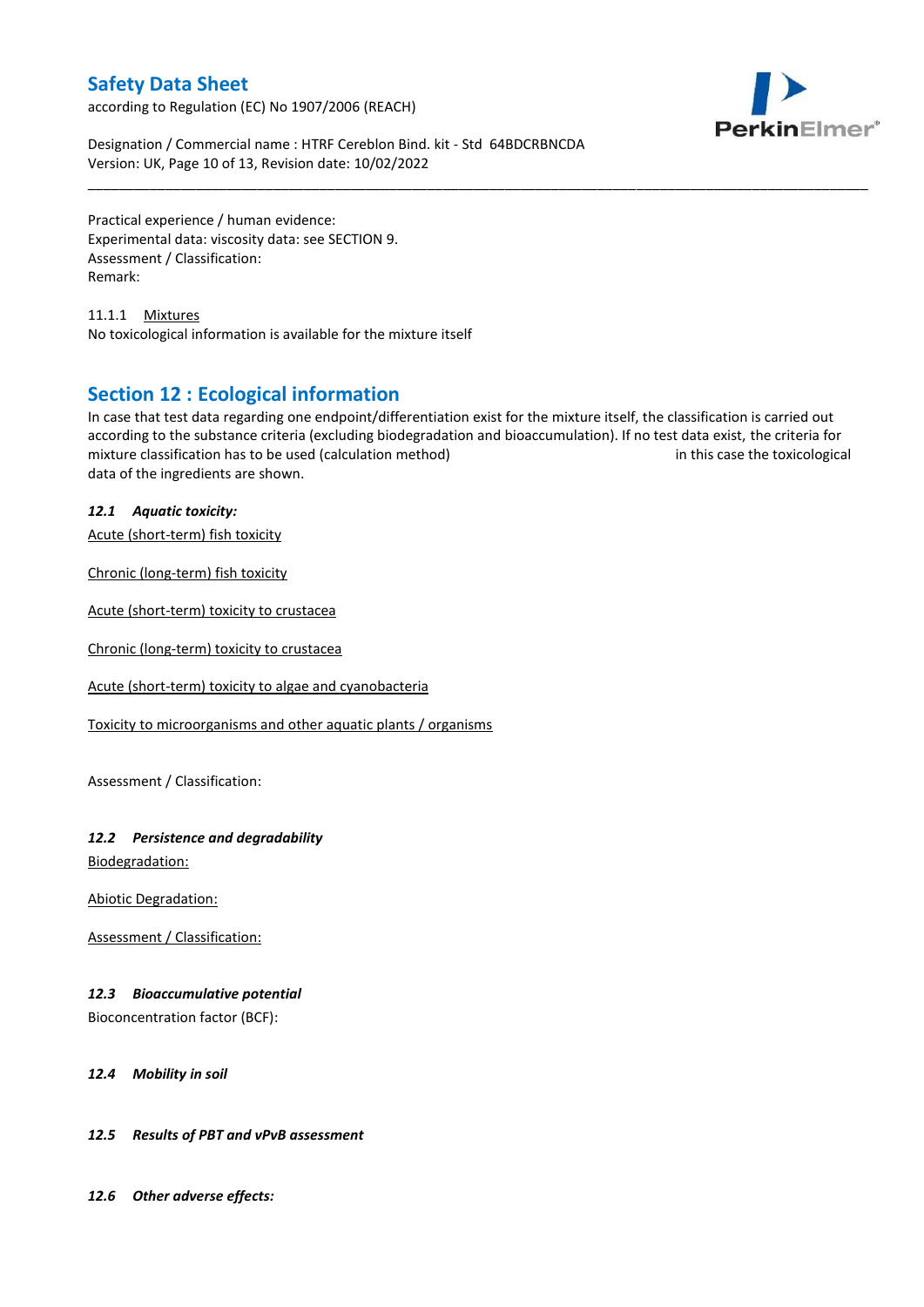according to Regulation (EC) No 1907/2006 (REACH)



Designation / Commercial name : HTRF Cereblon Bind. kit - Std 64BDCRBNCDA Version: UK, Page 11 of 13, Revision date: 10/02/2022

Additional ecotoxicological information:

# **Section 13 : Disposal considerations**

#### *13.1 Waste treatment methods*

Waste treatment options: Dispose of waste according to applicable legislation.;

# **Section 14 : Transport information**

ADR/RID/AND/IMDG/IATA

| UN No.                     |  |
|----------------------------|--|
| UN Proper shipping name    |  |
| Transport hazard class(es) |  |
| Hazard label(s)            |  |
|                            |  |
| Packing group              |  |

\_\_\_\_\_\_\_\_\_\_\_\_\_\_\_\_\_\_\_\_\_\_\_\_\_\_\_\_\_\_\_\_\_\_\_\_\_\_\_\_\_\_\_\_\_\_\_\_\_\_\_\_\_\_\_\_\_\_\_\_\_\_\_\_\_\_\_\_\_\_\_\_\_\_\_\_\_\_\_\_\_\_\_\_\_\_\_\_\_\_\_\_\_\_\_\_\_\_\_\_\_

#### *Transport in bulk according to Annex II of MARPOL 73/78 and the IBC Code*

| Land transport (ADR/RID)                                             |                                               |
|----------------------------------------------------------------------|-----------------------------------------------|
| <b>Classification code ADR:</b>                                      | Special Provisions for ADR/RID:               |
| Limited quantities for ADR/RID:                                      | Excepted Quantities for ADR/RID:              |
| Packing Instructions for ADR/RID:                                    | Special packing provisions for ADR/RID:       |
| Mixed packing provisions:                                            |                                               |
| Portable tanks and bulk containers Instructions:                     |                                               |
| Portable tanks and bulk containers Special Provisions:               |                                               |
| <b>ADR Tank Code:</b>                                                | ADR Tank special provisions:                  |
| Vehicle for tank carriage:                                           |                                               |
| Special provisions for carriage Packages:                            |                                               |
| Special provisions for carriage Bulk:                                |                                               |
| Special provisions for carriage for loading, unloading and handling: |                                               |
| Special Provisions for carriage Operation:                           |                                               |
| Hazard identification No:                                            | Transport category (Tunnel restriction code): |
|                                                                      |                                               |
| Sea transport (IMDG)                                                 |                                               |
| Marine Pollutant:                                                    | Subsidiary risk(s) for IMDG:                  |
| Packing provisions for IMDG:                                         | Limited quantities for IMDG:                  |
| Packing instructions for IMDG:                                       | <b>IBC</b> Instructions:                      |
| <b>IBC Provisions:</b>                                               | <b>IMO</b> tank instructions:                 |
| UN tank instructions:                                                | Tanks and bulk Provisions:                    |
| EmS:                                                                 | Stowage and segregation for IMDG:             |
| Properties and observations:                                         |                                               |
|                                                                      |                                               |
| Inland waterway transport (ADN)                                      |                                               |
| <b>Classification Code ADN:</b>                                      | <b>Special Provisions ADN:</b>                |
| Limited quantities ADN:                                              | <b>Excepted quantities ADN:</b>               |
| Carriage permitted:                                                  | Equipment required:                           |
| Provisions concerning loading and unloading:                         | Provisions concerning carriage:               |
| Number of blue cones/lights:                                         | Remark:                                       |
|                                                                      |                                               |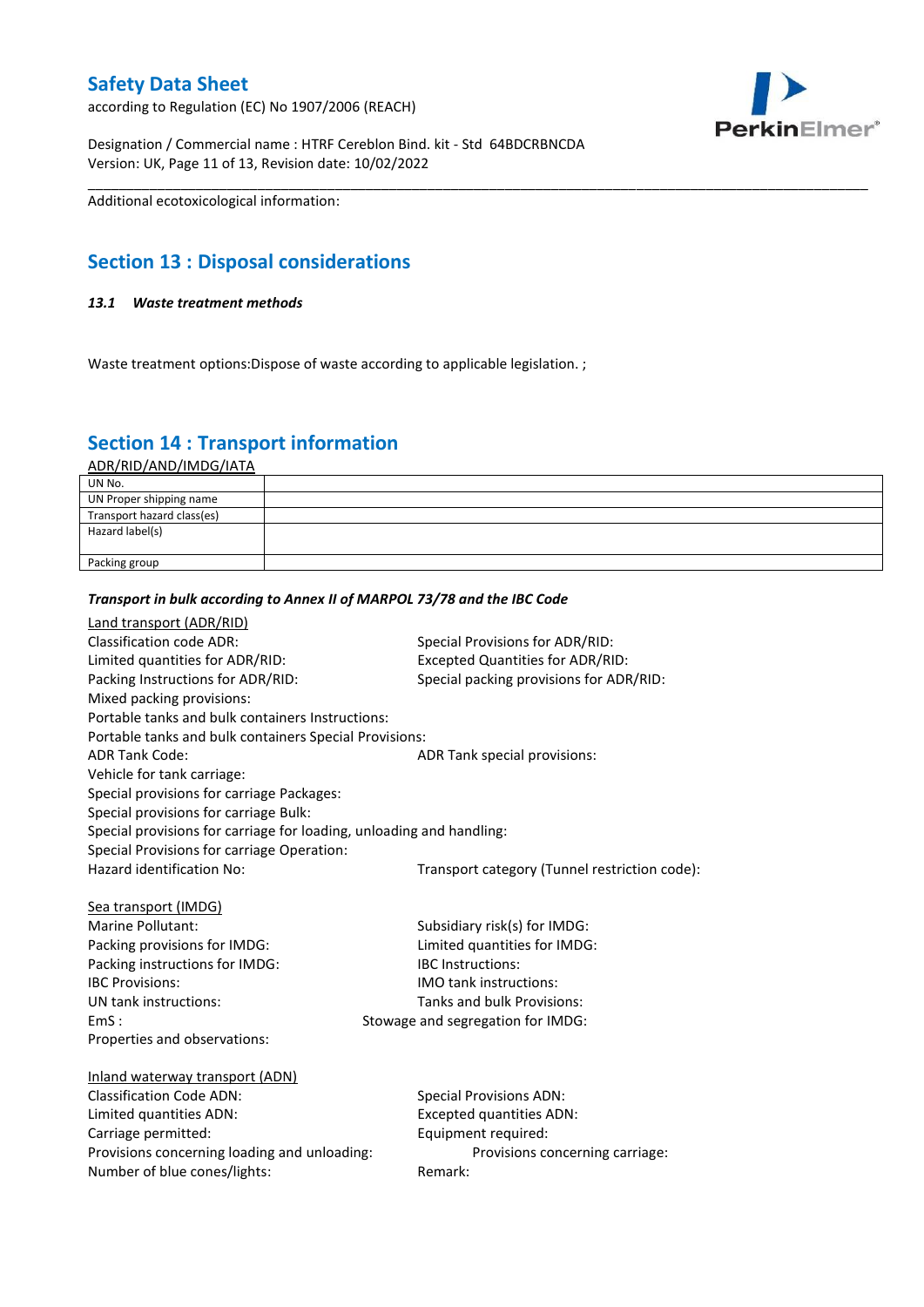according to Regulation (EC) No 1907/2006 (REACH)



Designation / Commercial name : HTRF Cereblon Bind. kit - Std 64BDCRBNCDA Version: UK, Page 12 of 13, Revision date: 10/02/2022

Air transport (ICAO-TI / IATA-DGR) Subsidiary risk for IATA: Excepted quantity for IATA: Passenger and Cargo Aircraft Limited Quantities Packing Instructions: Passenger and Cargo Aircraft Limited Quantities Maximal Net Quantity : Passenger and Cargo Aircraft Packaging Instructions : Passenger and Cargo Aircraft Maximal Net Quantity : Cargo Aircraft only Packaging Instructions : Cargo Aircraft only Maximal Net Quantity : ERG code: Special Provisions for IATA:

\_\_\_\_\_\_\_\_\_\_\_\_\_\_\_\_\_\_\_\_\_\_\_\_\_\_\_\_\_\_\_\_\_\_\_\_\_\_\_\_\_\_\_\_\_\_\_\_\_\_\_\_\_\_\_\_\_\_\_\_\_\_\_\_\_\_\_\_\_\_\_\_\_\_\_\_\_\_\_\_\_\_\_\_\_\_\_\_\_\_\_\_\_\_\_\_\_\_\_\_\_

# **Section 15 : Regulatory information**

#### *15.1 Safety, health and environmental regulations/legislation specific for the substance or mixture*

EU regulations

Authorisations and/or restrictions on use:

Authorisations: Restrictions on use: SVHC :

- Other EU regulations:
- Directive 2010/75/EC on industrial emissions

Not relevant

National regulations

#### *15.2 Chemical Safety Assessment:*

For this mixture, no chemical safety assessment has been carried out

# **Section 16 : Other information**

#### *16.1 Indication of changes*

Date of the previous version:09/01/2022 Modifications:

#### *16.2 Other informations*

*16.3 Classification for mixtures and used evaluation method according to regulation (EC) 1207/2008 [CLP]:* See SECTION 2.1 (classification).

#### *16.4 Relevant R-, H- and EUH-phrases (number and full text):*